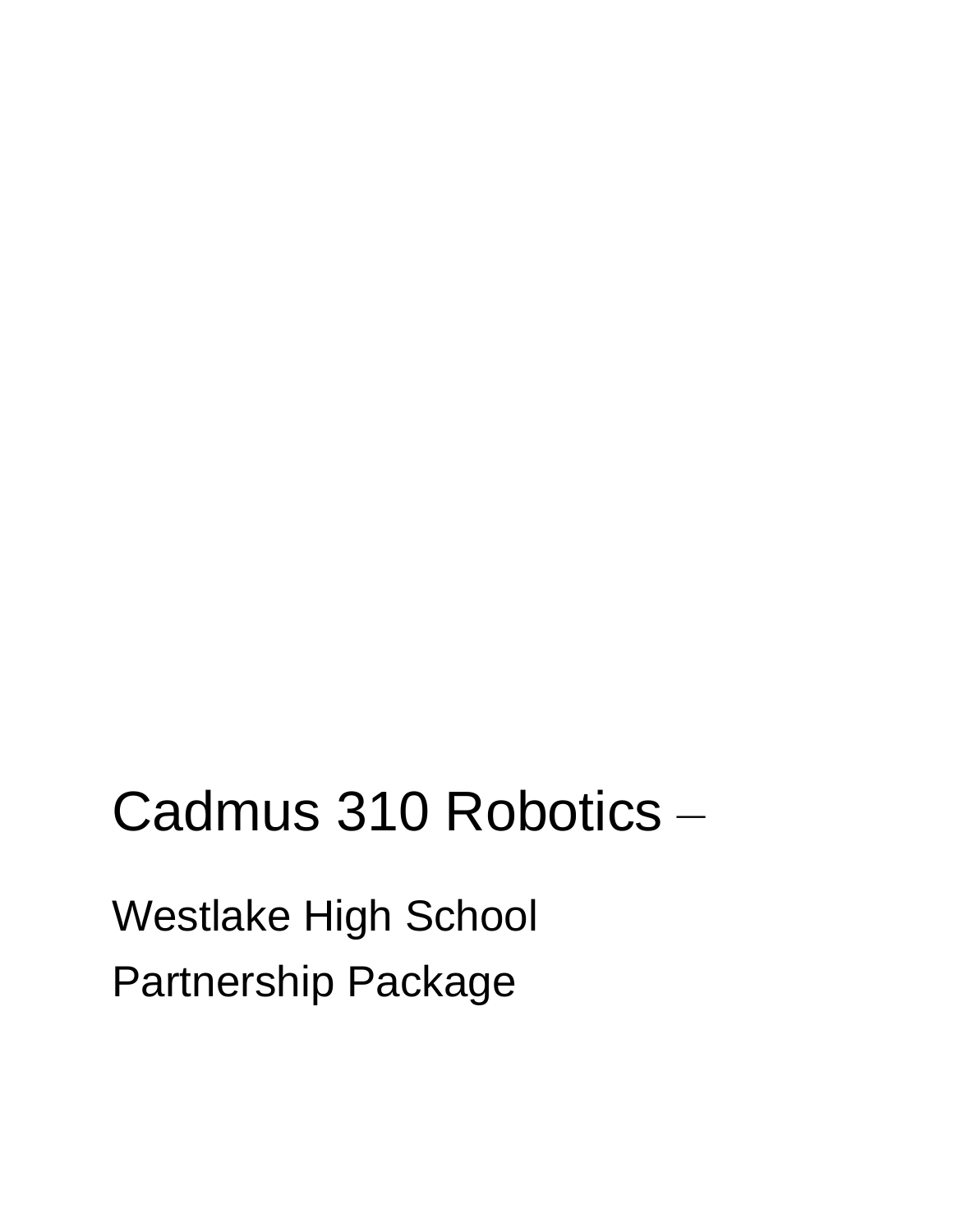## About Us

Cadmus Robotics has a mission of promoting STEM education in the community. Since our founding in 2007, we have helped students learn programming, problem-solving, networking, teamwork, and more.



Website:<http://team310.weebly.com/>

YouTube:<https://www.youtube.com/user/cadmus310a>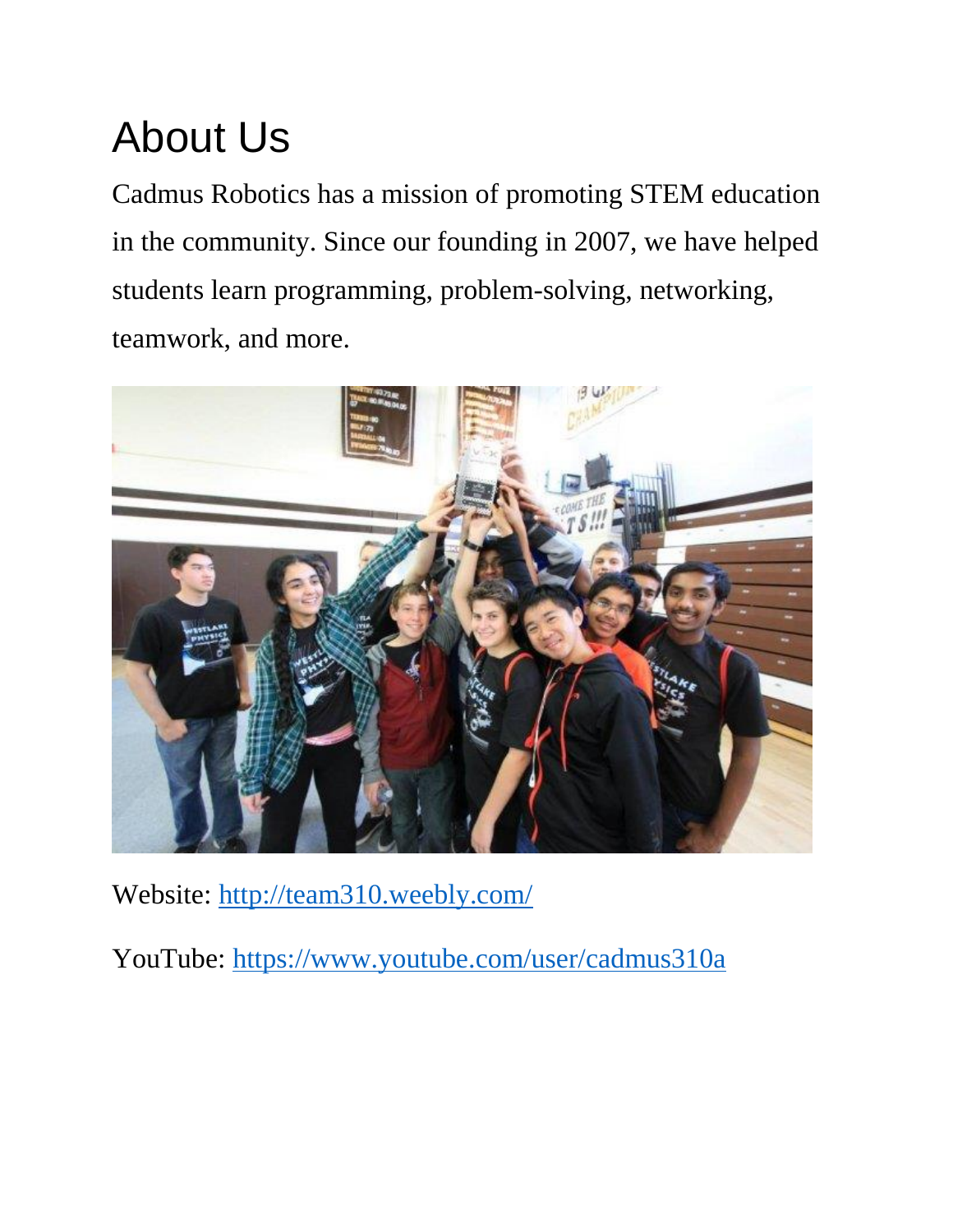## Accomplishments

Cadmus Robotics 310A and 310B have competed in VEX Robotics competitions for 8 years, having a successful season this year. This year, 310A and 310B received 3 trophies and placed high on World Rankings.

- 2014-2015 Season Accomplishments:
	- 310A
		- o Design Award @ Crespi Valentine's Day Skyrise Tourney
		- o Robot Skills Winner @ Orange Lutheran High School January VEX Tournament
		- o 8th Place in California Skills Rankings and 79th Place in World Skills Ranking with 38 points
	- 310B
		- o Robot Skills Winner @ Crespi Valentine's Day Skyrise Tourney
		- o 5th Place in California Skills Rankings and 52nd Place in World Skills Ranking with 39 Points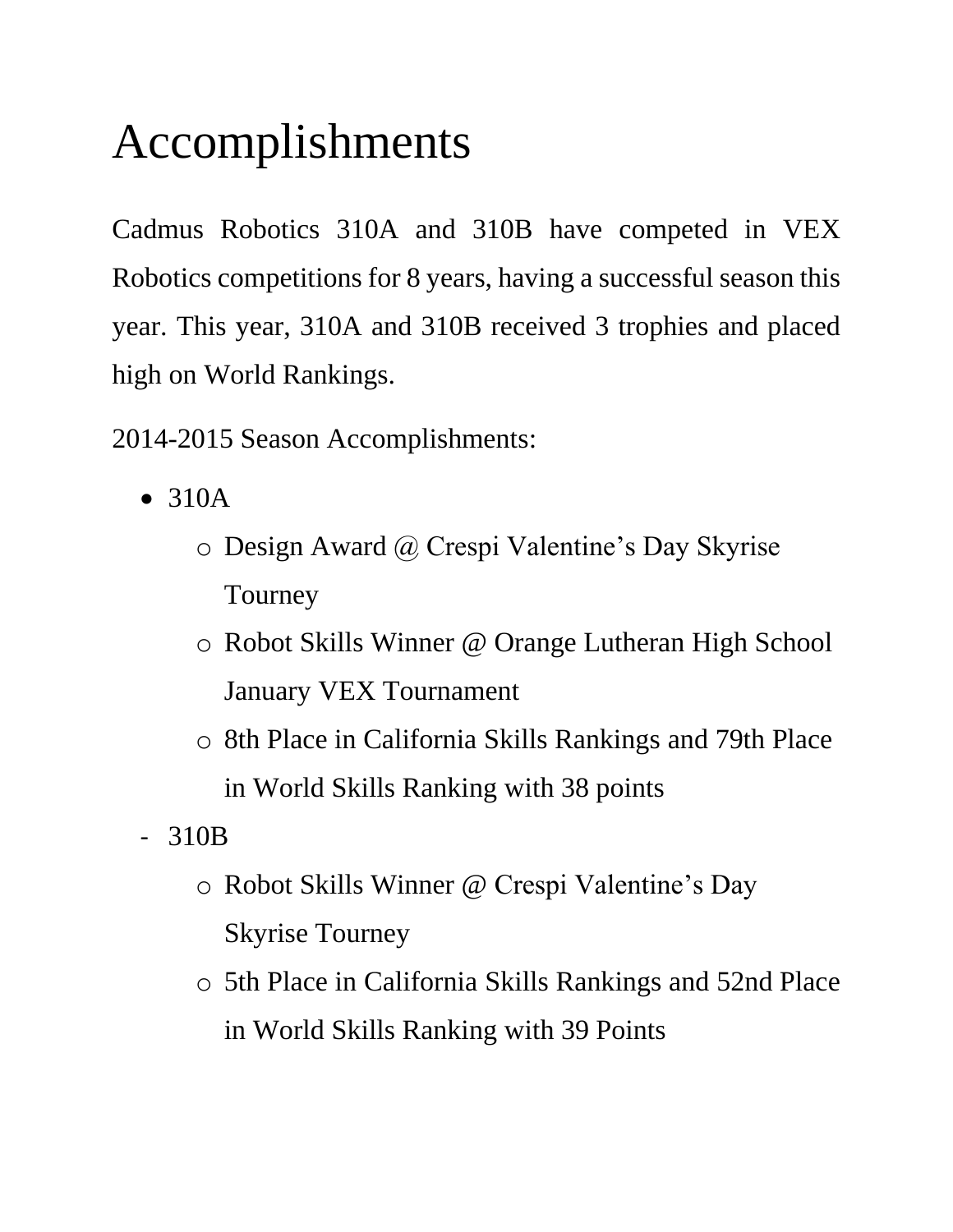### Goals

Cadmus Robotics, in the 2015-2016 season, plans on teaching students fundamental concepts in programming, designing, and building robots through hands-on experience in the VEX Robotics Competitions. While teaching students these fundamental concepts of engineering, we aspire to win VEX competitions and get to Worlds, the highest level competition in VEX Robotics.

## Sponsorship Levels

| <b>Description</b>         | $$750+$ | \$250-749 | $$249-$ |
|----------------------------|---------|-----------|---------|
| Name on Website            |         |           |         |
| Name on T-Shirts           |         |           |         |
| Name on Competition Poster |         |           |         |
| Name on YouTube Videos     |         |           |         |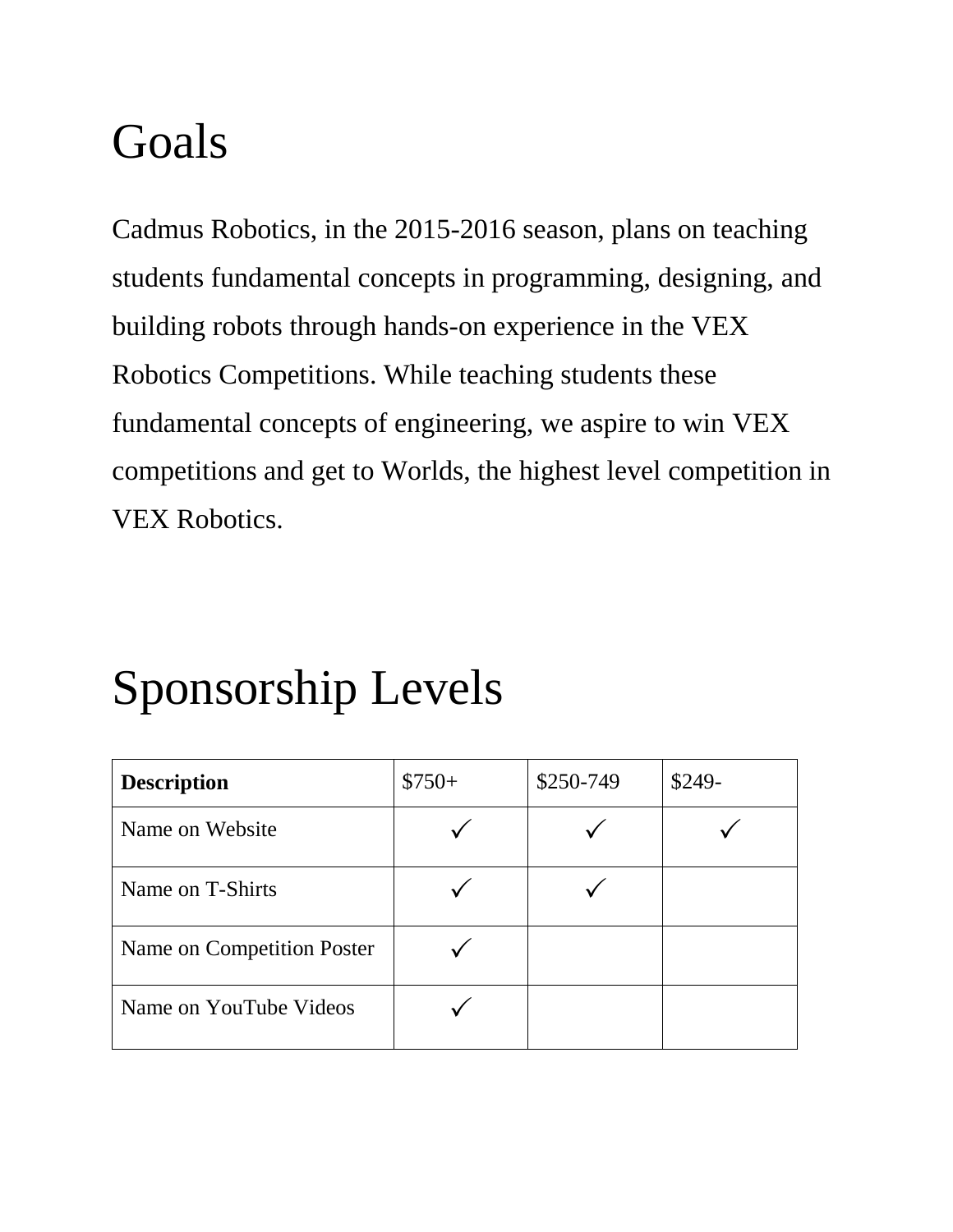## 2015-2016 Vex Budget

| Item                          | Price  |
|-------------------------------|--------|
| <b>Robot Parts</b>            | \$2000 |
| <b>Competition Entry Fees</b> | \$1800 |
| <b>T-Shirts</b>               | \$500  |
| Other                         | \$500  |
| <b>Total</b>                  | \$4800 |

By supporting Cadmus Robotics, you are helping grow STEM in Westlake High School. With sponsorship money, we will be able to purchase more parts and extend our presence in the community. More parts would allow us to introduce more students to robotics, helping to foster increased interest in STEM.

Your donations will help fund experiences faced through the process of building a robot such as teamwork, working under stress and/or a time-limit, planning, and communication. These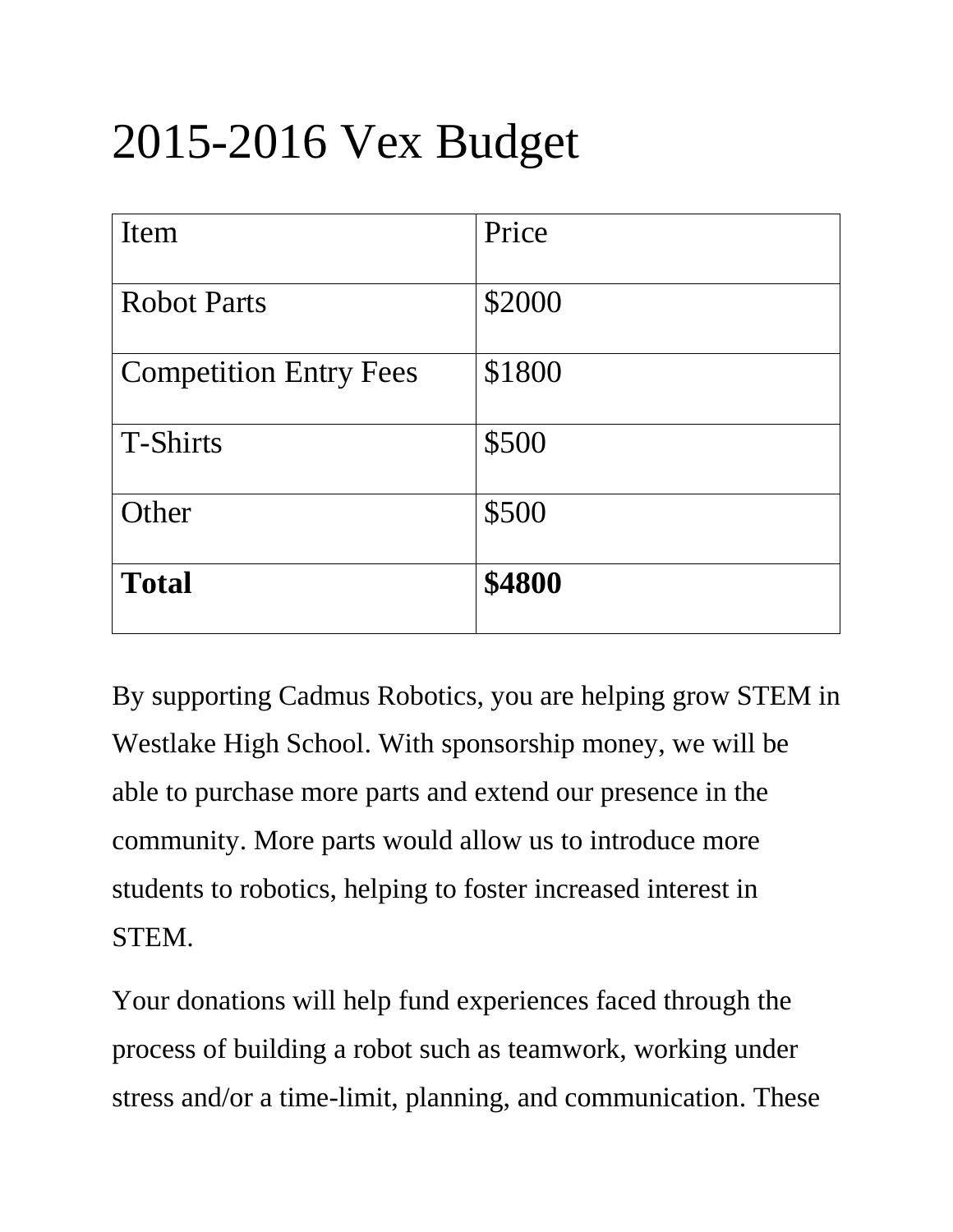experiences ready students for the new, growing technology sector.

Sponsorship will be an investment in the future leaders in science, technology, engineering, and math, and is also a great opportunity for business and brand exposure. California's branch of VEX contains the most teams than any other state, and any other country and often sees over 500 people in attendance at events.

## Skills Acquired

In the process of constructing a competitive robot, students learn a variety of skills:

- Use of power tools (Drills, Saws, Dremels)
- Understanding of Programming
- Understanding of Motors, Gears, and Drive Systems
- Understanding of Torque and Friction
- Teamwork and Leadership Skills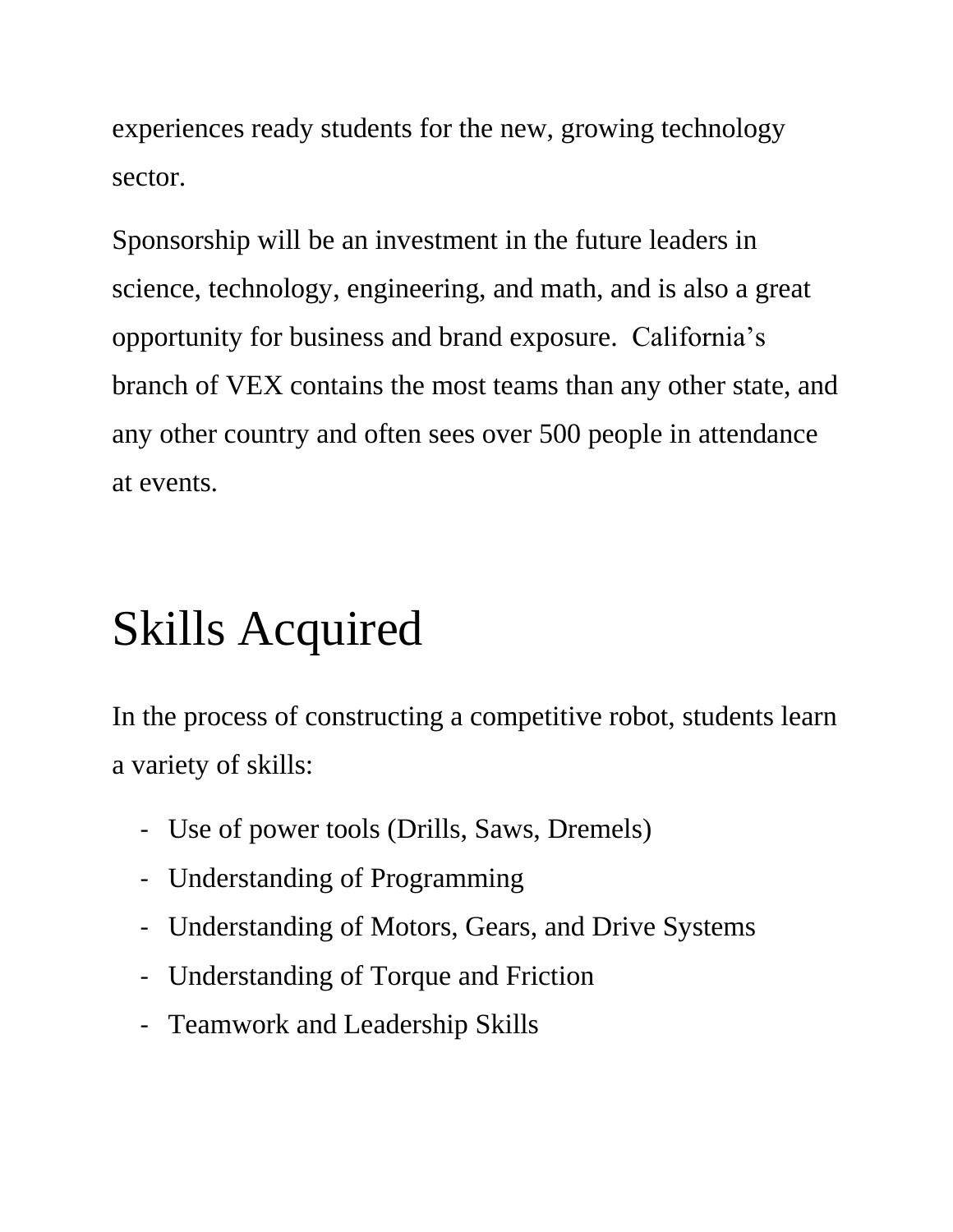## VEX Robotics

The VEX Robotics Competition, presented by the Robotics Education & Competition Foundation, is the ultimate STEM activity for middle school and high school students (ages 11-18).

Each year, an engineering challenge is presented in the form of a game. Students, with guidance from their teachers and mentors, use the VEX Robotics Design System to build innovative robots designed to score the most points possible in qualification matches, elimination matches and Skills Challenges. In addition to having a great time and building amazing robots, through their participation in the VEX Robotics Competition and their work within their team, students will learn many academic and life skills.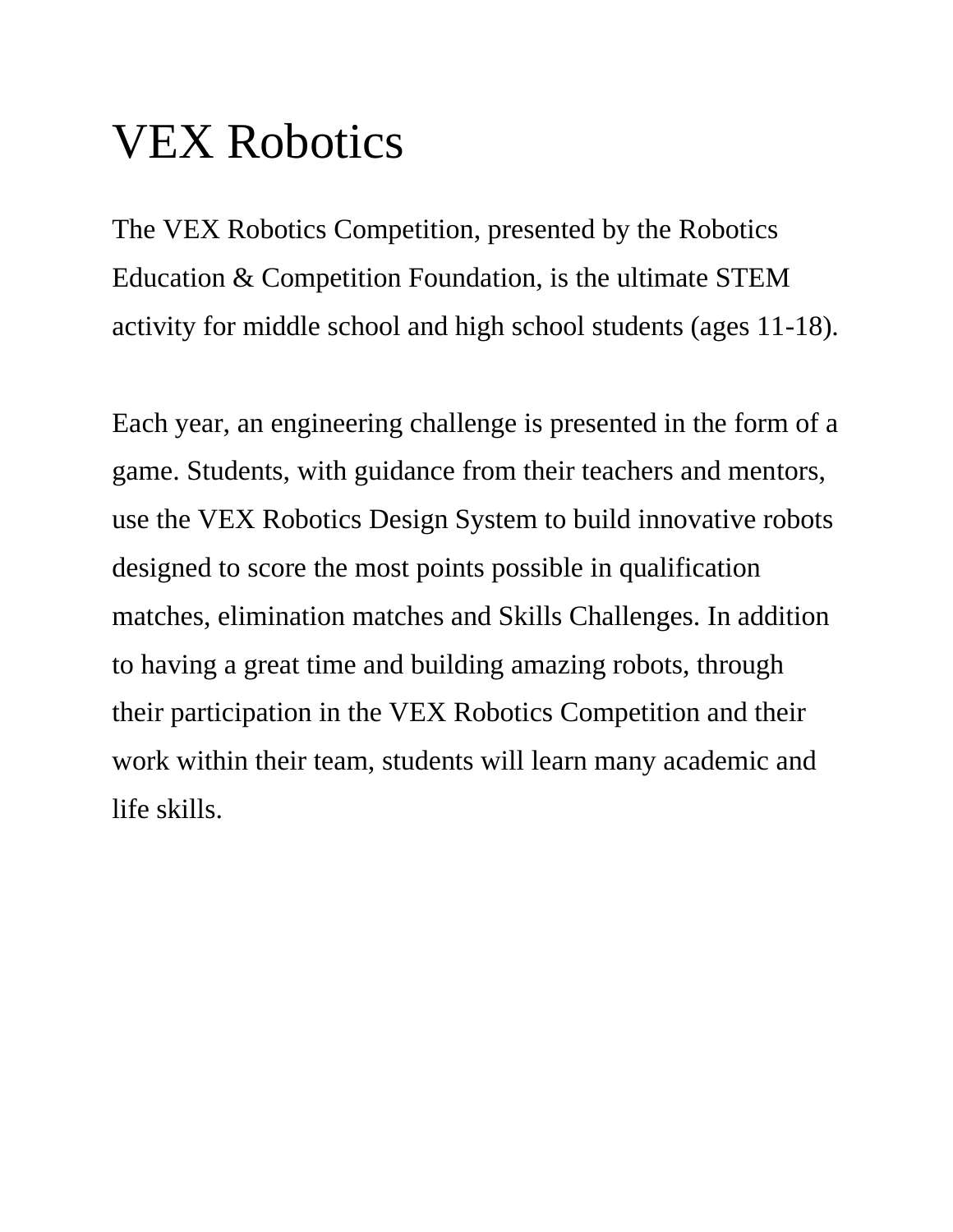# Thank You!

For your generous support of Cadmus Robotics and for supporting our future engineers and scientists through enhancing STEM education in Westlake High School.

If you have any questions about sponsorship, the team's progress or anything else, please email us at

whsphysics@outlook.com